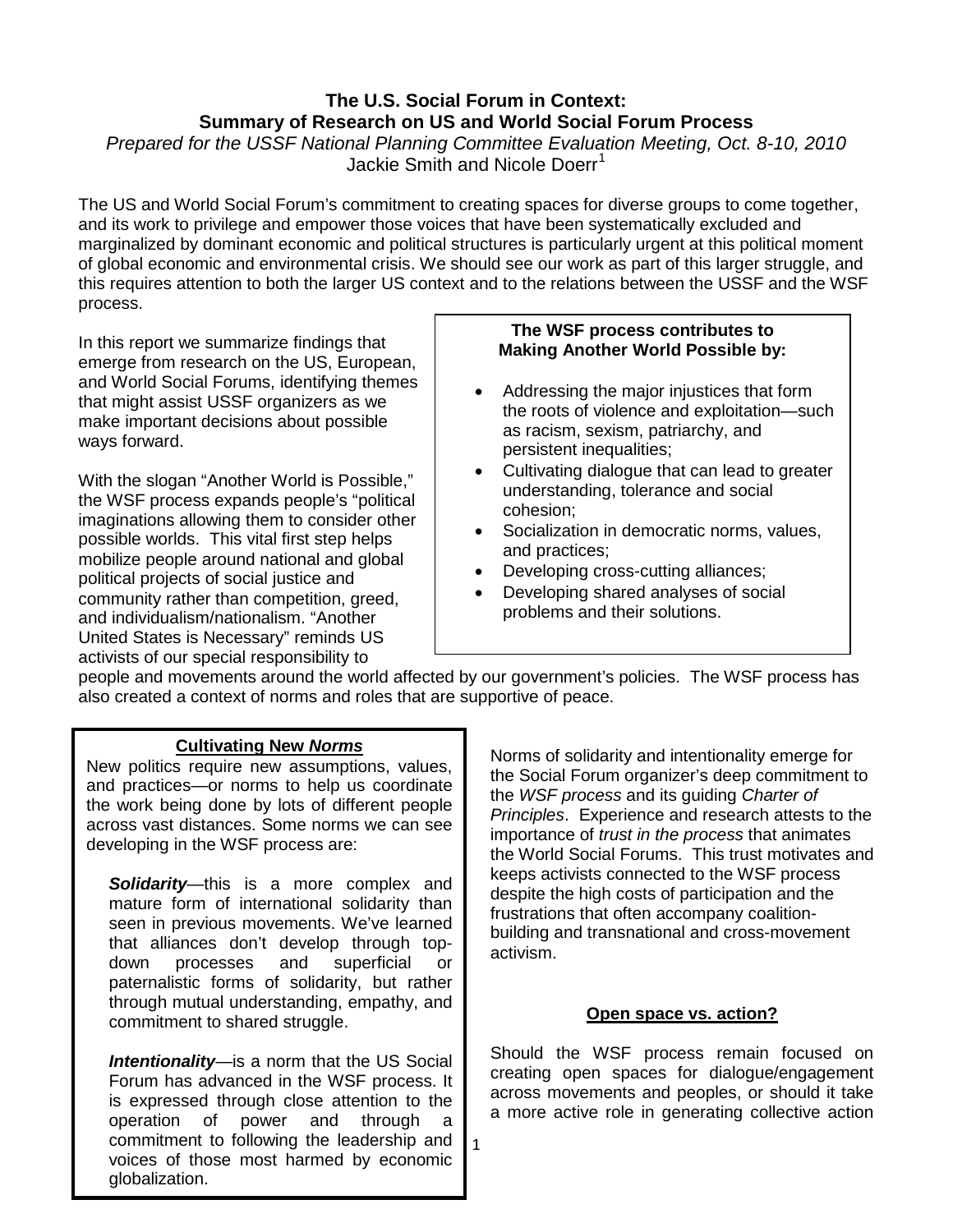for change? While the US and World Social Forums do not take collective action, there is evidence that participants in these open spaces very often go home from Forums to engage in actions at local levels or to join action campaigns.

Initiatives like the **People's Movement Assemblies** help expand the models of action available to citizens and activists in the US and in other parts of the world while also providing spaces for individuals to develop analyses of their experiences and to work collectively to solve problems. In this sense they expand the work of the social forum process. They help build grassroots capacity for social change, building the foundation for movement building that is essential to the social forum process's effort for social transformation.

### **Developing Innovative Political** *Roles*

Another possible world requires new sorts of political actions and roles. The WSF's open space enables activists to develop and strengthen new kinds of leadership roles in our movements. *Grassroots brokers* are activist-leaders whose actions and political intention, in different placespecific settings, served to improve the inclusivity and equality of deliberation and extend the network of involved groups. These activist leaders use their skills to enhance communication and build bridges between socially and geographically distanced people and organizations. They help socialize activists to listen carefully and in new ways. They are leaders who speak in ways that value diversity and that run counter to Western cultural norms of speed, action and efficiency. In other words, they sensitize activists in the submerged traditions and practices that are key to realizing "another world"

#### **Examples of grassroots brokers include:**

- *Language access activists* who contribute their time and skill to help make the US/WSF process inclusive of diverse linguistic groups.
- *Information/ communications/technology activists* who dedicate considerable time and skill towards helping design and operate the communications infrastructure required to do longdistance and low-budget organizing work.
- *NPC members* who help "translate" between the USSF and their base constituencies. Some NPC members are also involved in "translating" between the USSF and World Social Forum process, helping US-based organizers learn ways to connect with and support global struggles.